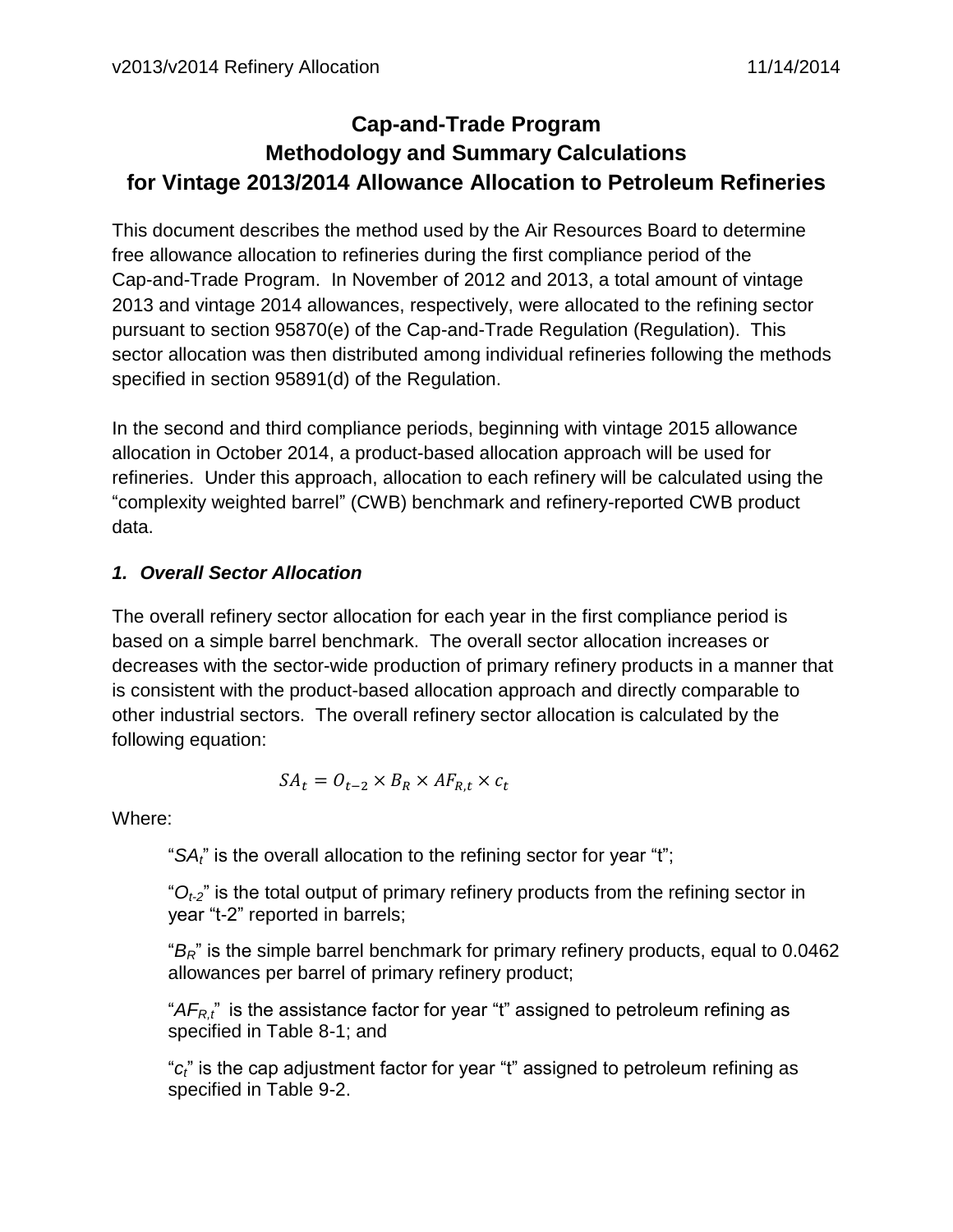#### *2. Distributing the Overall Sector Allocation to Individual Refiners*

The overall sector allocation is distributed among individual facilities using two separate methods—one for facilities without a Solomon Energy Intensity Index (EII) value or with a non-representative EII value, and another for facilities with an EII value.

#### a. *Facilities without EII Values or with Non-Representative EII Values*

Refineries that do not have an EII value or have a non-representative EII value receive allowances based on either facility production or the facility historical emissions baseline.

### *i. Initial Allocation*

The appropriate initial allocation formula is determined by the following inequality:

If:  $O_{X,t-2} \times B_R \times c_t \times AF_{R,t} \leq BE_X \times c_t \times AF_{R,t}$ 

Then:  $A_{X,t} = O_{X,t-2} \times B_R \times c_t \times AF_{R,t}$ 

Or if:  $O_{X,t-2} \times B_R \times c_t \times AF_{R,t} > BE_X \times c_t \times AF_{R,t}$ 

Then:  $A_{X,t} = BE_X \times c_t \times AF_{R,t}$ 

Where:

" $A_{X,t}$ " is the allocation to refinery "X" without an EII value for year "t";

" $O_{X,t2}$ " is the output of primary refinery products from refinery "X" in year "t-2" reported in barrels;

"*BR*" is the benchmark for primary refinery products, equal to 0.0462 allowances per barrel of primary refinery product;

"*ct*" is the adjustment factor for year "t" assigned to petroleum refining as specified in Table 9-2.

"*AFR,t*" is the assistance factor for year "t" assigned to petroleum refining as specified in Table 8-1; and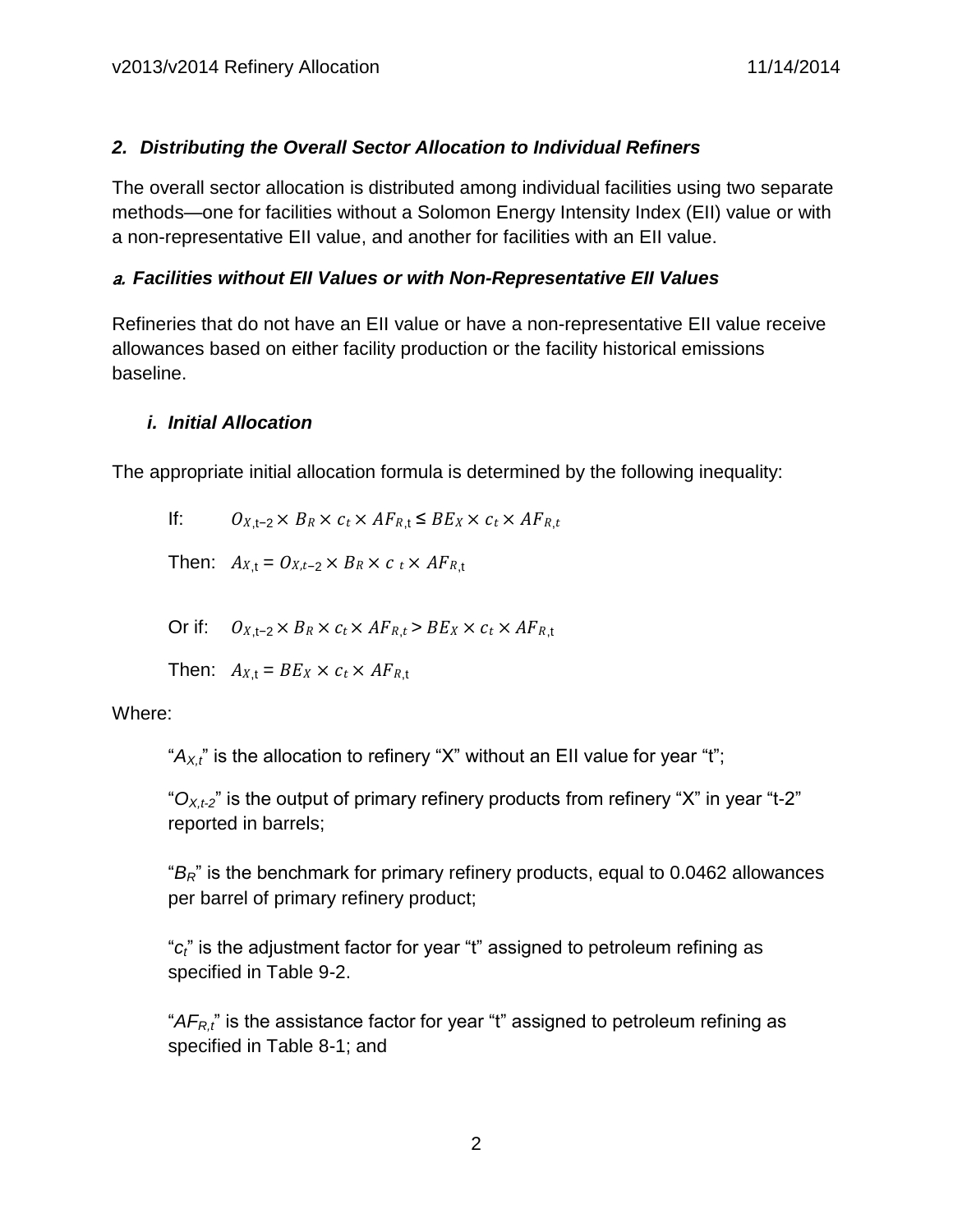"*BEX*" is the baseline average annual greenhouse gas emissions for refinery "X" adjusted for steam purchases and sales, and for electricity sales.

The value of *BE<sup>X</sup>* for a refinery is determined by the flowing equation:

$$
BE_X = GHG + (S_{\text{Purchased}} - S_{\text{Sold}}) \times 0.06244 - e_{\text{Sold}} \times 0.431
$$

Where:

"*GHG*" is the annual arithmetic mean greenhouse gas emissions from refinery "X" using 2008–2010 data;<sup>1</sup>

"*SPurchased*" is the annual arithmetic mean amount of steam purchased by refinery "X" in MMBtu using 2008–2010 data;

"*SSold*" is the annual arithmetic mean amount of steam sold from refinery "X" in MMBtu using 2008–2010 data; and

"*eSold*" is the annual arithmetic mean amount of electricity sold from refinery "X" in MWh using 2008–2010 data.

#### *ii. True-Up Allocation*

In calendar years 2014 and 2015, previously calculated allowance allocations for petroleum refineries will be adjusted to account for actual 2013 and 2014 production. If a refinery received initial allowances based on output (*i.e.*, the first inequality above is satisfied and  $A_{X,t}$  was calculated by the equation that includes the variable  $O_{X,t-2}$ ), then the following equation is used to calculate the true-up allocation:

$$
TrueUp_{X,t} = (O_{X,t-2} \times B_R \times c_{t-2} \times AF_{R,t-2}) - A_{X,t-2}
$$

Where:

"*TrueUp<sub>X,t</sub>*" is the amount of true-up allowances allocated to account for changes in production or allocation not properly accounted for in prior allocations for

**The factally reported facility-level, third-party verified, greenhouse gas emissions data,** including steam purchased and sold and electricity sold, to the California Climate Action Registry for data years 2006–2007, the Executive Officer considered these years in determining representative baseline values.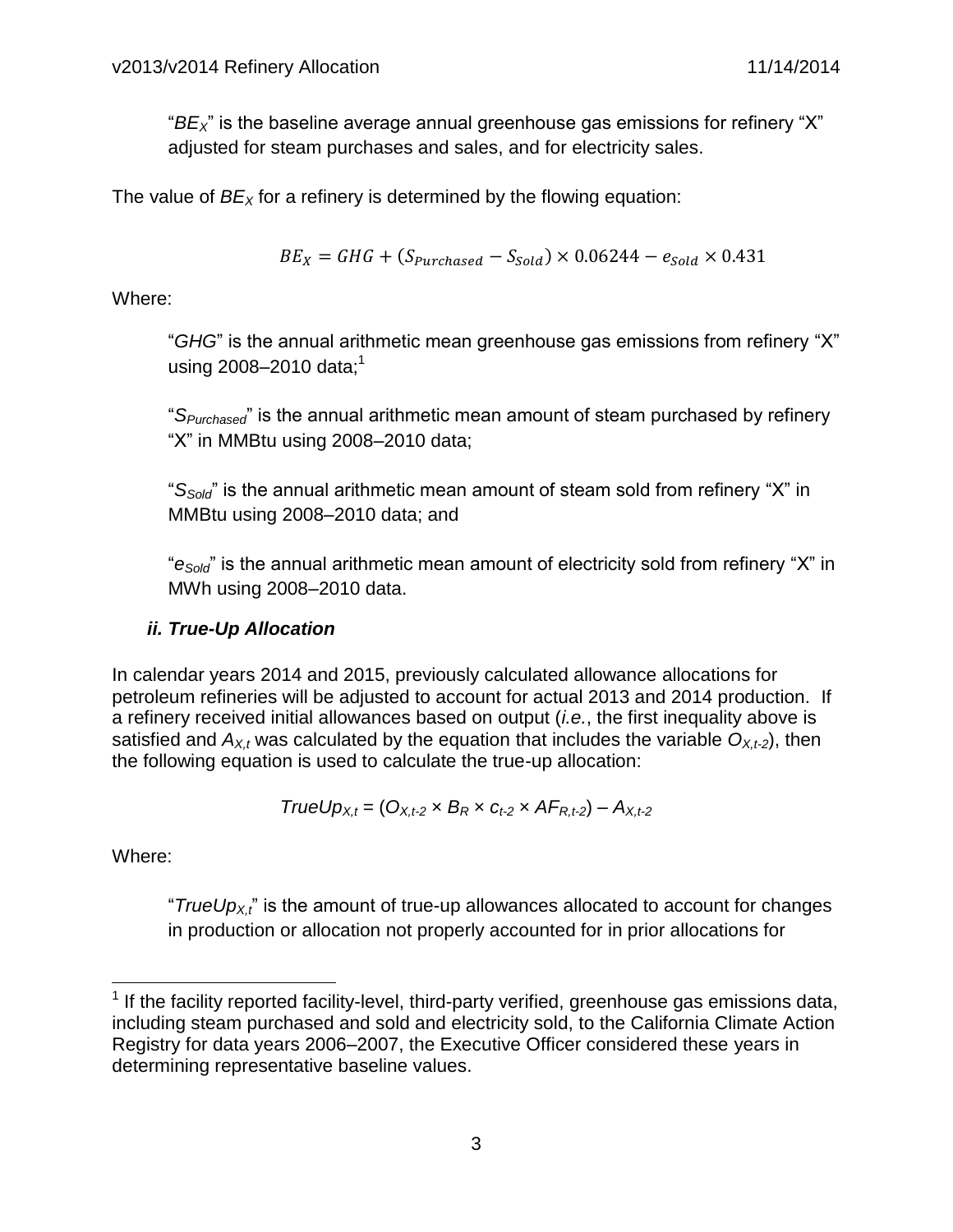refinery "X." These allowances for budget year "t" may be used for compliance for budget year "t-2" and subsequent years; and

"*AX,t-2*" is the initial allowance allocation to refinery "X" without an EII value for year "t-2."

If a refinery received its initial allocation based on emissions (i.e., the second inequality above is satisfied and  $A_{X,t}$  was calculated by the equation that includes the variable  $BE<sub>x</sub>$ ), then the following true-up equation is used:

If:  $AE_{X,t-2} < 0.8 \times BE_X$ 

Then: *TrueUp*<sub> $X_t$ </sub> = ( $A E_{X_t}$  ×  $C_t$  ×  $A F_{R_t}$  + 2) –  $A_{X_t}$  + 2.

Where:

"*AEX,t-2*" is the covered greenhouse gas emissions for refinery "X" for the year "t-2," adjusted for steam purchases and sales, and for electricity sales, using the following equation:

$$
AE_{X,t-2} = GHG_{t-2} + (S_{Purchased,t-2} - S_{Sold,t-2}) \times 0.06244 - e_{Sold,t-2} \times 0.431
$$

Where:

"*GHGt-2*" is the covered greenhouse gas emissions from refinery "X" in year "t-2";

"*SPurchased,t-2*" is the amount of steam purchased by refinery "X" in year "t-2" in MMBtu;

"*SSold,t-2*" is the amount of steam sold from refinery "X" in year "t-2" in MMBtu; and

"*eSold,t-2*" is the amount of electricity sold from refinery "X" in year "t-2" in MWh.

For refineries where  $AE_{X,t2} \geq 0.8 \times BE_X$  no true-up allocation is provided.

#### *b. Facilities with a Solomon Energy Intensity Index (EII) Value*

For refineries that participated in the 2008 Solomon Energy Review and have a representative EII value, allowance allocation is determined using a methodology based on the following factors: (1) the historical emissions from each refinery (*BEY*), (2) the Solomon Energy Intensity Index (EII) for each refinery, (3) an adjustment factor (*Adjt*) which reduces competitiveness impacts of allowance allocation among in-State refineries, (4) the ratio of total allocations to total emissions  $(F_t)$  for all refineries with an EII value, and (5) a refinery distribution factor  $(DF_{Y,t})$ .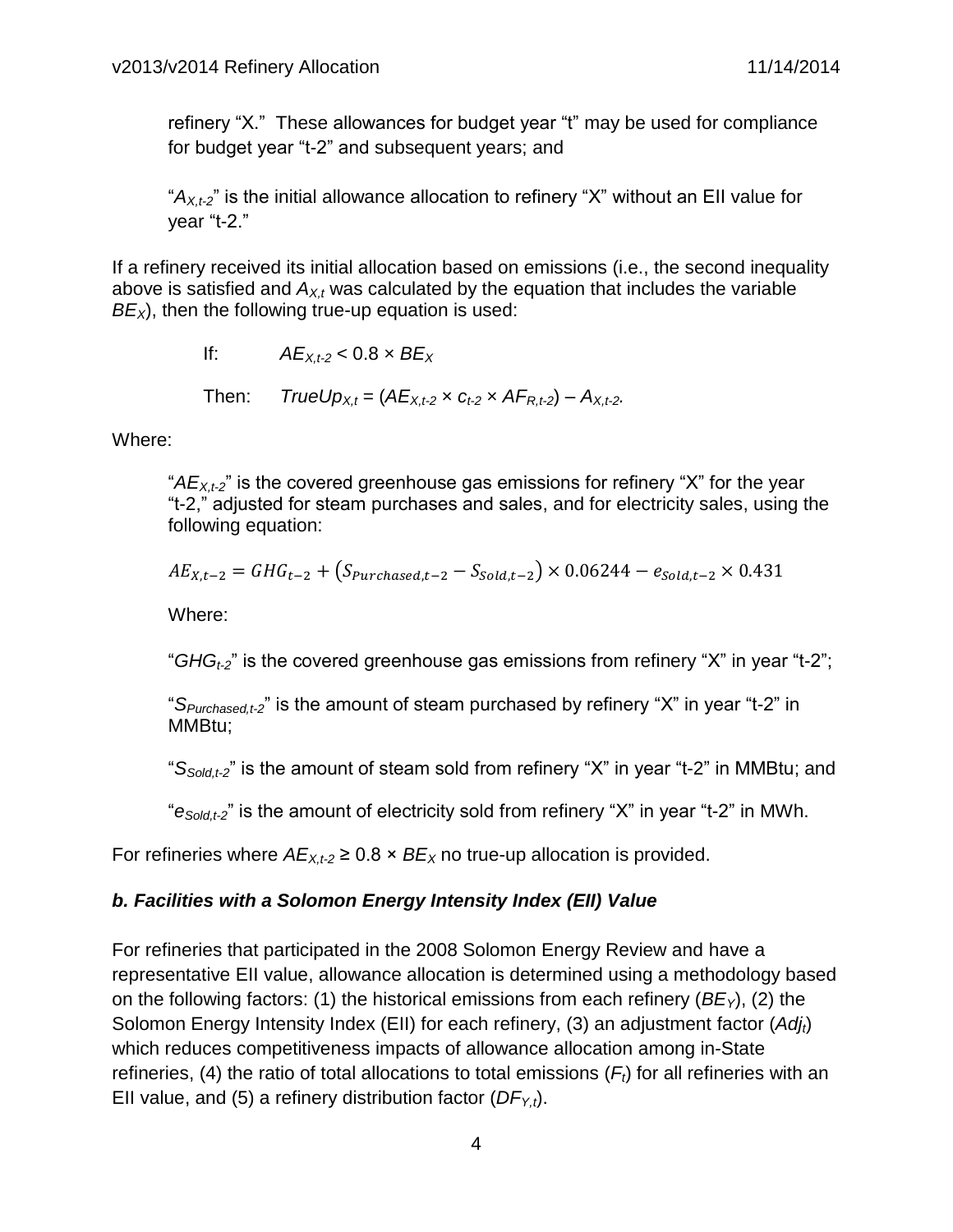#### *i. Initial Allocation*

The initial allocation of vintage 2013 and vintage 2014 allowances to individual refineries are calculated by the following equation:

$$
A_{Y,t} = BE_Y \times DF_{Y,t} \times F_t
$$

Where:

" $A_{Y_t}$ " is the initial allocation to refinery "Y" that has an EII value for year "t";

"*BEY*" is the baseline average annual greenhouse gas emissions for refinery "Y" adjusted for steam purchases and sales, and for electricity sales;

" $DF_{Y,t}$ " is the distribution factor; and

"*Ft*" is the ratio of the total allocations to total emissions for all refineries with an EII value.

The value of *BE<sup>Y</sup>* for a refinery is determined by the flowing equation:

$$
BE_Y = GHG + (S_{\text{Purchased}} - S_{\text{Sold}}) \times 0.06244 - e_{\text{Sold}} \times 0.431
$$

Where:

 $\overline{a}$ 

"*GHG*" is the annual arithmetic mean greenhouse gas emissions from refinery "Y";

"*SPurchased*" is the annual arithmetic mean amount of steam purchased by refinery "Y" in MMBtu;

"*SSold*" is the annual arithmetic mean amount of steam sold from refinery "Y" in MMBtu; and

"*eSold*" is the annual arithmetic mean amount of electricity sold from refinery "Y" in MWh.

These mean values are calculated using 2008-2010 data reported to ARB. $<sup>2</sup>$ </sup>

The refinery distribution factor is calculated by the following equation:

$$
DF_{Y,t} = ((Avg_t / Ell_Y) + Adj_t) / (1 + Adj_t)
$$

 $2$  If the facility reported facility-level, third-party verified, greenhouse gas emissions data, including steam purchased and sold and electricity sold, to the California Climate Action Registry for data years 2006–2007, the Executive Officer considered these years in determining representative baseline values.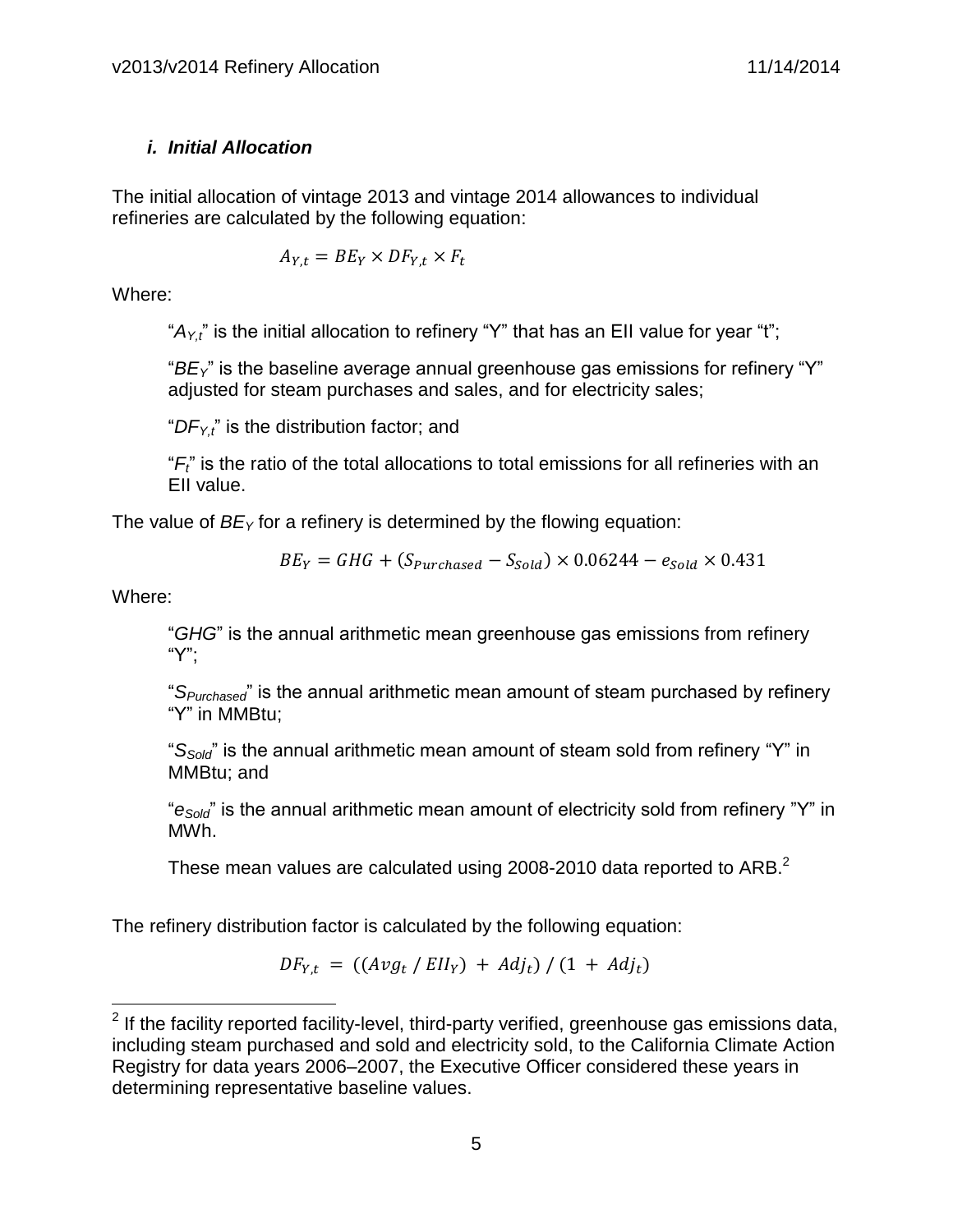Where:

"*Avgt*" is the weighted average EII for year "t" for all facilities with EII values calculated by:

$$
Avg_t = \frac{\sum BE_Y}{\sum (BE_Y/EII_Y)}
$$

"*EIIY*" is the Solomon Energy Intensity Index (EII) for refinery "Y" for 2008, 2009, or 2010 as determined to be representative by ARB's Executive Officer. For this calculation, values of *EII<sup>Y</sup>* are rounded to one digit after the decimal; and

"*Adjt*" is an adjustment factor for year "t" that provides the facility with the best EII the highest ratio of allowances to baseline emissions, and is calculated by:

$$
Adj_{t} = \frac{[(Avg/Ell_{Best}) \times F_{t} - 1]}{(1 - F_{t})}
$$

Where "*EIIBest*" is the EII value of the most efficient facility (*i.e.*, the lowest EII value in the sector).

The fraction "*Ft*" is calculated by the following equation:

$$
F_t = \frac{SA_t - \sum A_{X,t}}{\sum BE_Y}
$$

Where:

 $\sum A_{X,t}$  is the sum of all allowance allocations to refineries without an EII value for the year "t"; and

"*SAt"* is the allocation to the refining sector for year "t."

Under this calculation approach, the facility with the best (most efficient) EII receives an allowance allocation that covers the greatest fraction of their historical baseline emissions. Less efficient facilities receive allowance allocations that are smaller fractions of their historic baseline emissions. A true-up allocation accounting for actual emissions occurs after the end of the compliance period to ensure that there is no excessive under- or over-allocation.

#### *ii. True-Up Allocation*

If the sum of actual 2013 and 2014 emissions from a refinery is less than its total allowance allocation for those years, then the entity has its vintage 2016 allowance allocation reduced according to the following true-up debit equation:

If: 
$$
(AE_{Y,2013} + AE_{Y,2014}) < (A_{Y,2013} + A_{Y,2014})
$$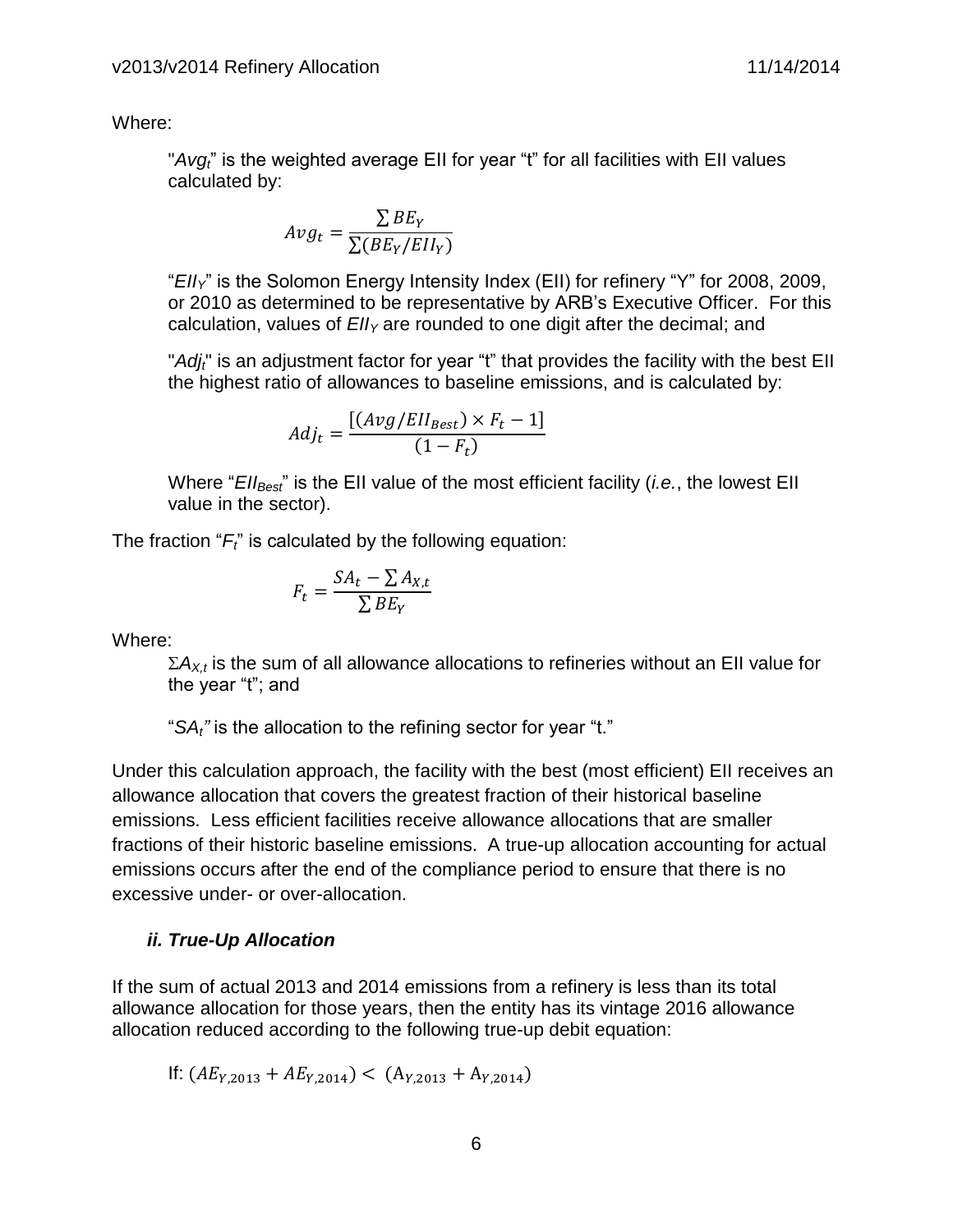Then: 
$$
A_{Y,Debit} = 0.8 \times \left[ (AE_{Y,2013} + AE_{Y,2014}) - (A_{Y,2013} + A_{Y,2014}) \right]
$$

Where:

"*AEY,t*" is the actual GHG emissions from a facility in year "t" adjusted for steam sales and purchases, and for electricity sales; and

"*AY,Debit*" is the amount of true-up allowances allocated from budget year 2016 to account for changes in production or allocation not properly accounted for in prior allocations to refinery "Y."

If the sum of actual 2013 and 2014 emissions from a refinery is greater than double its baseline emissions, then the entity will be provided additional vintage 2016 allowances according to the following true-up credit equation:

If: 
$$
(2 \times BE_Y) < (AE_{Y,2013} + AE_{Y,2014})
$$

Then: 
$$
A_{Y, Credit} = (AE_{Y,2013} \times DF_{Y,2013} \times F_{2013} \times AF_{2013} + AE_{Y,2014} \times DF_{Y,2014} \times F_{2014} \times AF_{2014}) - (A_{Y,2013} + A_{Y,2014})
$$

Where:

"*AY,Credit*" is the amount of true-up allowances allocated from budget year 2016 to account for changes in production or allocation not properly accounted for in prior allocations to refinery "Y." These allowances will be eligible to be used for compliance for budget year 2013 and subsequent years.

#### *3. Summary Calculations for Initial Allocation of Vintage 2013 Allowances*

The values of factors used to determine vintage 2013 allowance allocation for refineries are presented here.

1) The value of *SA<sup>2013</sup>* was calculated to be 29,163,759 allowances by the following equation:

$$
SA_{2013} = O_{2011} \times B_R \times AF_{R,2013} \times c_{2013}
$$

Where:

*O<sup>2011</sup>* = 643,476,243 barrels of primary refinery product;

 $B_R$  = 0.0462 allowances per barrel of primary refinery product;

*AFR,2013* = 1; and

*c<sup>2013</sup>* = 0.981.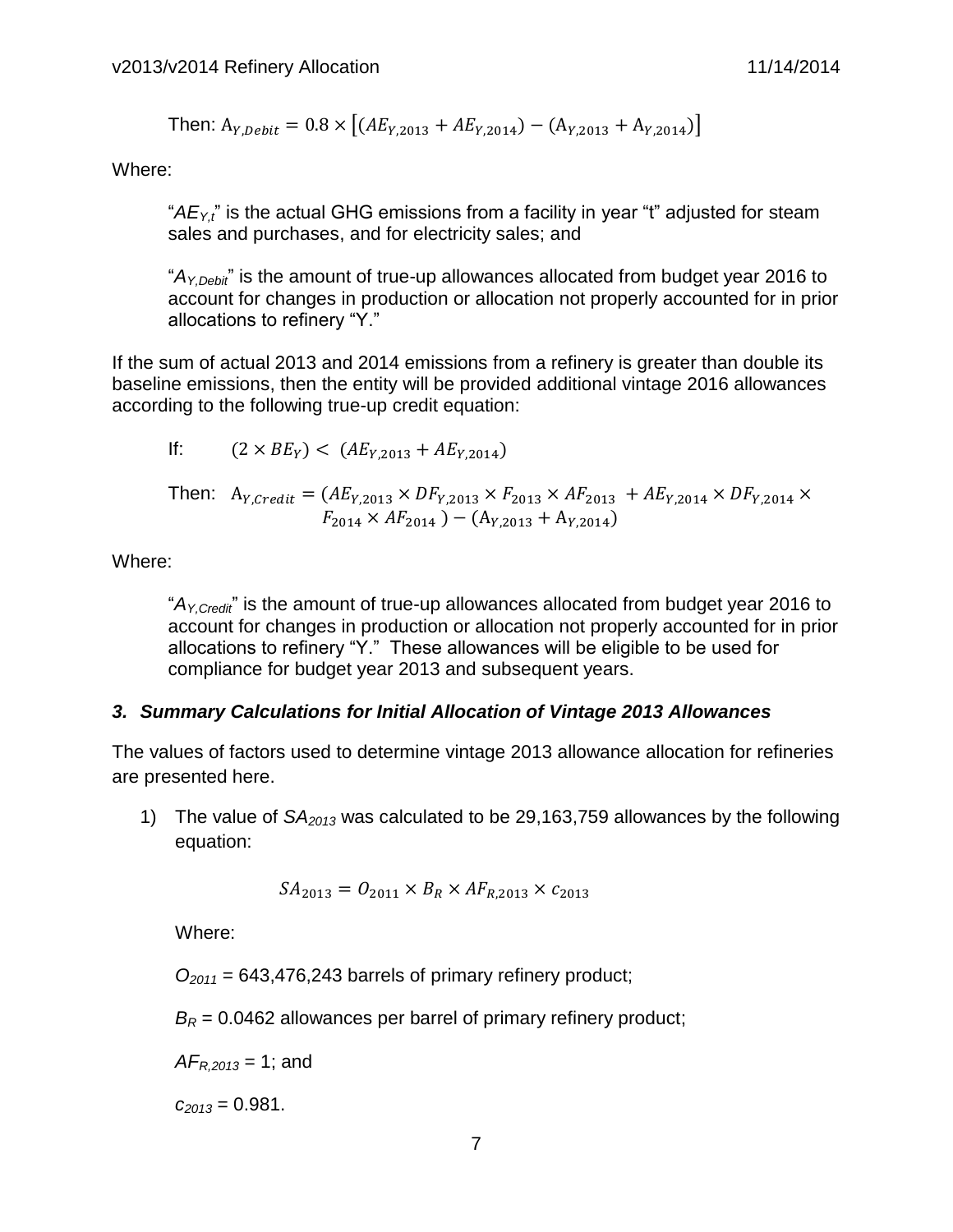2) The value<sup>3</sup> of  $Adj_{2013}$  was calculated to be 0.423455 using the following equation:

$$
Adj_{2013} = \frac{[(Avg_{2013}/Ell_{Best}) \times F_{2013} - 1]}{(1 - F_{2013})}
$$

Where  $Ell_{\text{Best}} = 79.0$ , and values of  $F_{2013}$  and  $Avg_{2013}$  are presented below.

3) The value<sup>3</sup> of  $F_{2013}$  was calculated to be 0.886867 using the following equation:

$$
F_{2013} = \frac{SA_{2013} - \sum A_{X,2013}}{\sum BE_Y}
$$

Where *SA*<sub>2013</sub> = 29,163,759 allowances, and values for Σ $A_{X,2013}$  and Σ $BE_Y$  are withheld to protect confidential business information.

4) The value<sup>3</sup> of *Avg<sub>2013</sub>* was calculated to be 93.344987 using the following equation:

$$
Avg_{2013} = \frac{\sum BE_Y}{\sum (BE_Y/EII_Y)}
$$

Where values for  $\Sigma BE_Y$  and  $\Sigma$ ( $BE_Y$  /  $EII_Y$ ) are withheld to protect confidential business information.

#### *4. Summary Calculations for Initial Allocation of Vintage 2014 Allowances*

The values of factors used to determine vintage 2014 allowance allocation for refineries are presented here.

1) The value of *SA<sup>2014</sup>* was calculated to be 28,424,228 allowances by the following equation:

$$
SA_{2014} = O_{2012} \times B_R \times AF_{R,2014} \times c_{2014}
$$

 $\overline{a}$ 

 $3$  Rounded to six decimal places here, but not rounded in actual allocation calculations.